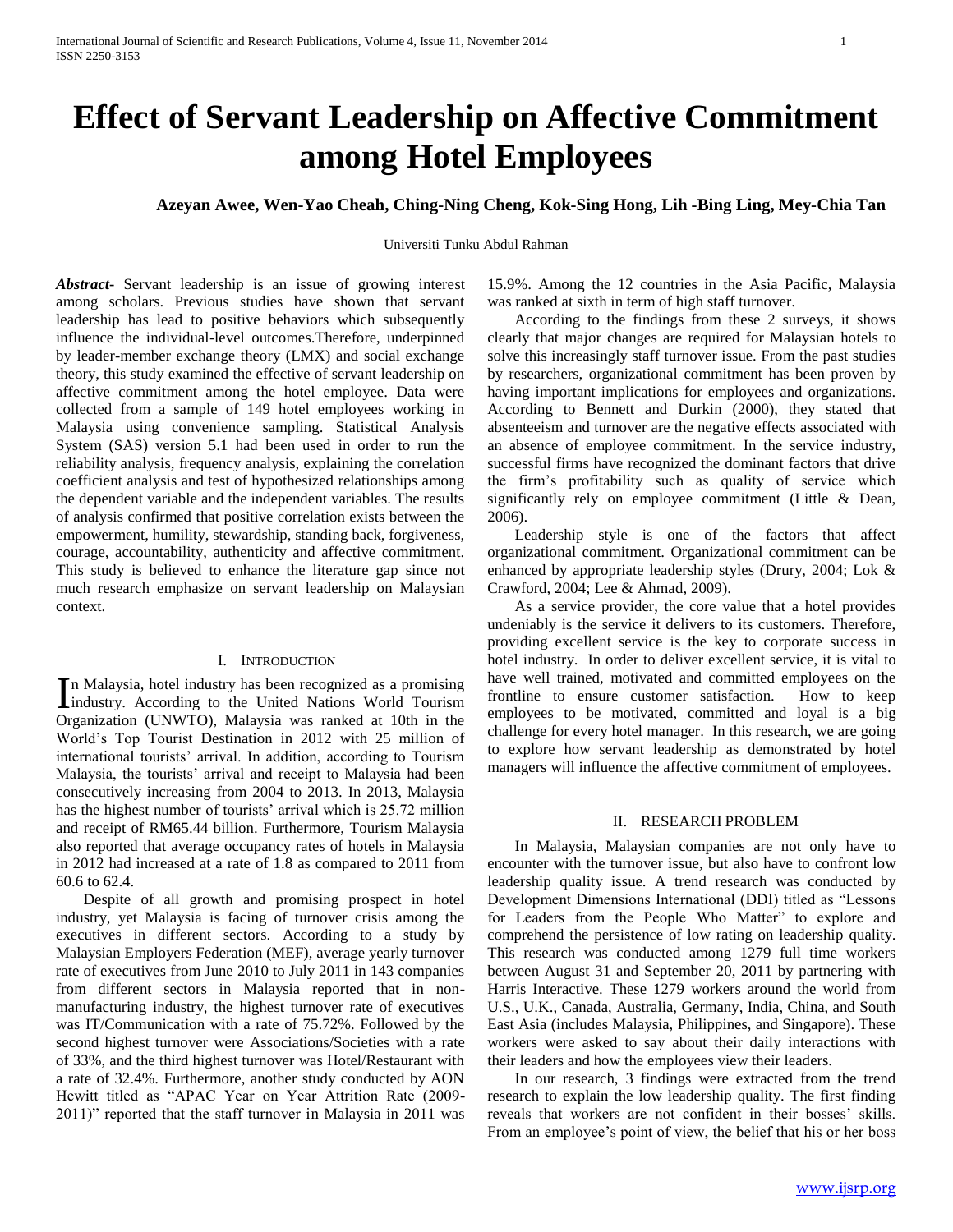is a skilled leader is worthy of respect and loyalty. Thus, this dim view of leader capability is predicted in resulting to turnover. 39% respondents said that they quit a job mainly because of their leader, while 55% said they have considered quitting a job because of their leader.

 The second finding reveals that boss does more harm than good to the employees. Workers often feel hurt and demotivated by their boss's action. In addition to this finding, only nearly half the bosses (54%) involve their employees in making decisions that affect the employee's own, or the employee's team work. Those decisions are decided by the boss without much explanation. 43% of the employees tell that their bosses very seldom to explain the rationale for their decisions.

 The third finding reveals that leaders are lacking in fundamental leadership skills. There are a lot of leaders are ineffective in motivating and engaging their people. In other words, this indicates that leaders have poor day-to-day interactions with their team members. According to this finding, employees are not looking for their boss or leader to become their friend but they do expect courtesy, respect, honesty, and tact in their interactions. Nevertheless, a lot of leaders are not delivering on these basic requirements to establish a healthy manager/employee relationship.

 Furthermore, there is another survey about relationship between employee and supervisor. According to the Business Wire (2013), there are three main factors that able to influence the employee engagement. These 3 main factors are relationship with immediate supervisor, belief in senior leadership and pride in working for their company respectively. The most impressive finding shows that employees have 80% chance to become disengaged if they are dissatisfied with their immediate supervisor. The statistics reinforces that there is very important to build the positive relationship with their leaders and upper management. Owning a caring manager is one of the factors to maintain the positive and successful employee engagement strategy.

 In ddressing the turnover issue and low leadership quality, we introduce servant leadership as a way to investigate the both issues encountered in Malaysia's hotel industry. There are limited studies in exploring the relationship between servant leadership and organizational commitment (Drury, 2004; Hill, 2008; Hoveida, Salari & Asemi, 2011 as cited in Lim & Desa, 2013). According to Lim and Desa (2013), the studies of servant leadership and organizational commitment were mostly discussed in Western context. In addition, they pointed out that there were limited studies had been conducted in Malaysia as well. From the suggestions as proposed by Liden, Wayne, Zhao & Handerson (2008), they deemed that it might be beneficial for examining servant leadership in other countries beyond in United States.

 By acknowledging this gap, we conduct this research with a hope to explore the effect of servant leadership of hotel manager on the employees' affective commitment as well as improve the current issue of turnover and leadership quality. Furthermore, it also helps to contribute to the current pursuit of empirical exploration of servant leadership by examining its relationship with affective commitment.

#### III. RESEARCH OBJECTIVE

 In order to assist Malaysian government to transform Malaysia from middle-income nation to high-income nation by 2020, there is need to improve and strengthen all Malaysian sectors including hospitality and services industry performance and reputation. Thus, it is very crucial for leaders in each indutries to understand leadership quality to manage entire organization in more effective and efficient way. Hopeful to this, all leaders able to lead all their employees in achieving company's mision and objectives to fulfill the demand of competitive world. Therefore, the objective of this paper is to examine and understand the relationship between servant leadership style and affective commitment among hotel employees.

#### IV. LITERATURE REVIEW

## **SERVANT LEADERSHIP**

 According to Schneider and George study as cited in Greenleaf (1997), defined servant leaders who are put their member's needs, interests and others as priority than themselves. Servant leadership is leadership styles that provide the organization opportunities in order to help the followers to grow. Servant leadership is concerned to serve the followers and makes sure that follower achieving their personal well-being and grows. On the other hand, other leadership focuses on the organization goal and objectives and less focuses on the needs of employees in the organization. Servant leadership theory is more concern the needs of followers than any other leadership theory. According to Mayer, Bardes & Piccolo (2008) stated that employee performance will increase when they view their managers as servant leader. Servant leader willing invests time and energy in order to understand the needs of individual and work together to satisfy individual needs. Harrison, Newman & Roth (2006) stated that foundation of servant leaders is serve others and helping them to grow, and not established on the traditional power model of leadership. Graham (1991) confirms that a servant leader would focus the needs of followers first, the organization's goals become the second and their needs placed the last. Franke & Park (2006) stated through the servant leadership effort will increase loyalty to the organization due to the reduced intensities of work anxiety and greater degrees of job satisfactions.

#### **AFFECTIVE COMMITMENT**

 Organizational commitment is an issue of great significance to an organization because it is related with an employee's eagerness to go above and beyond the job requirements while performing his or her duties. Besides that, it also indicates the desire of an employee to maintain and continue his or her membership with an organization. According to Meyer and Allen (1991), they came out with a new model of commitment after they had reviewed the theories and researches on organizational commitment. They are further named their new model as the "Three-component model of organizational commitment". Their model consists of affective commitment, continuance commitment, and normative commitment. A conclusion made by Meyer and Allen indicated that commitment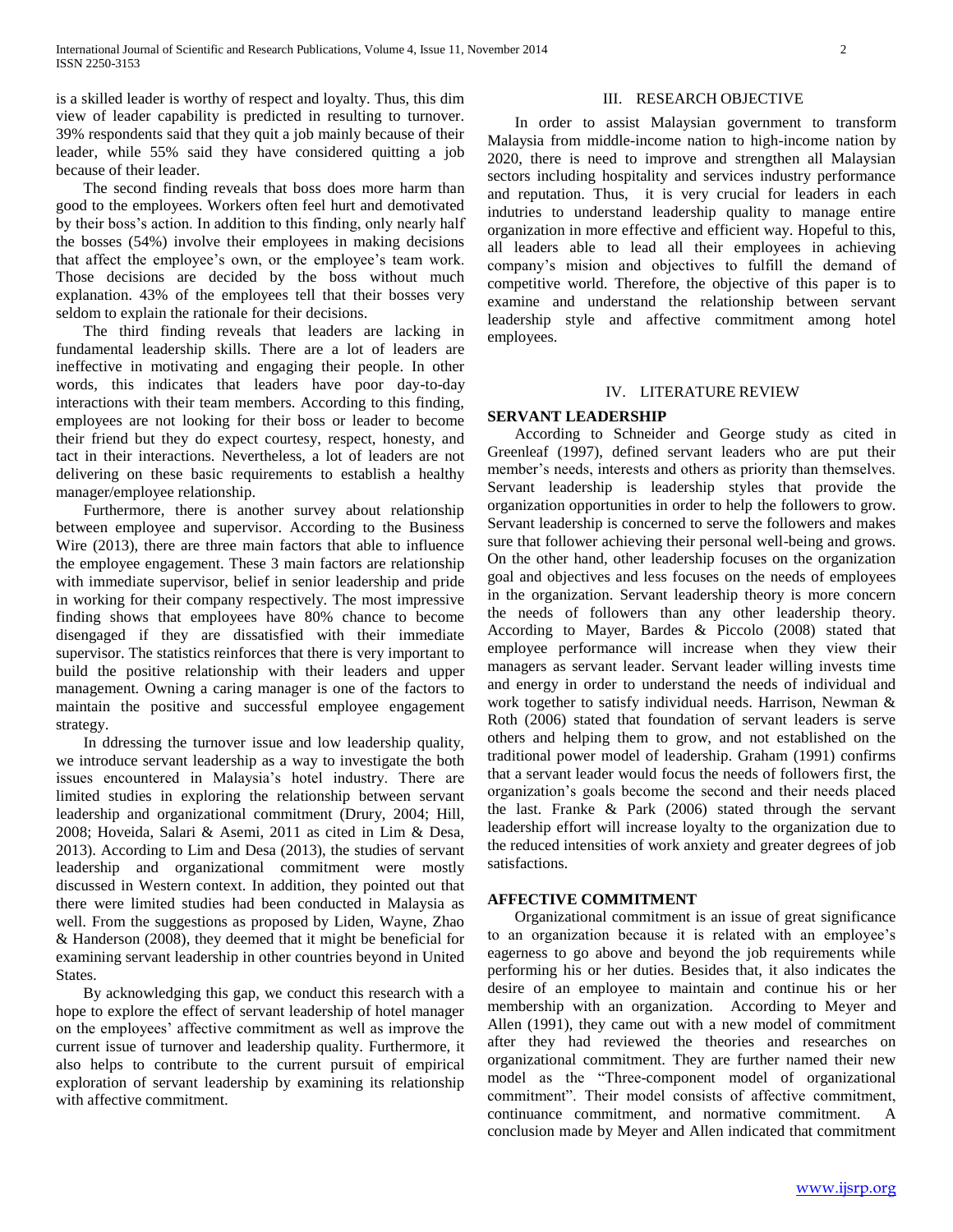was a psychological state with these 3 components. These 3 components reflect a person's desire, a need, and an obligation to preserve his or her employment within an organization.

 According to them, affective commitment was defined as an employee's emotional attachment to, identification with, and involvement in a company's activities. Strong affective commitment as displayed by the employees would tend to continue to stay in the company because they have a positive attitude toward the company's goals and values. Such a positive commitment is resulted due to the emotional attachment of the employees. Thus, employees are devoted and loyal to the employer. In addition, these employees are more likely to go for an extra mile for the company.

# **SERVANT LEADERSHIP AND AFFECTIVE COMMITMENT**

 Positive relationship was found and proved from various empirical studies related to servant leadership and organizational commitment (Liden et al., 2008). According to Liden et al. (2008), with an organizational sample of 182 individuals, servant leadership was reported as a significant predictor of followers' organizational commitment, community citizenship behavior, and in-role performance. Similarly, a study by West and Bocarnea (2008) found out servant leadership, affective organizational commitment and job satisfaction were significant and positive correlated. In addition, a study conducted by Jaramillo et al. (2009) in 501 full time sales people revealed that servant leadership was correlated to person organization fit, organizational commitment and turnover intention. This study demonstrated that effects of servant leadership lead to positive behaviors which subsequently influence the individual-level outcomes. Leader member exchange (LMX) is a theory aims in explaining the nature of relationship between a leader and his or her followers. LMX indicates how such relationship affects the leadership process. According to Sparrowe and Liden (1997), the quality of the member's exchange relationship with the leader depends on the degree of emotional support and exchange of valued resources. This is very crucial in determining a member's fate in an organization. Masterson, Lewis, Goldman & Taylor (2000) describes LMX is a social exchange relationship between a manager or supervisor and an employee.

 In practical, a leader is unlikely to treat all followers on an equal basis. Therefore, the relationship between a leader and every single follower will be different. Subsequently, ranging of high to low quality among their relationship will be resulted (Dienesch and Liden 1986; Liden and Graen, 1980). According to Dienesch et al. (1986), a high quality relationship is described by high level of trust, interaction, support, formal and also

informal rewards. Therefore, a follower could then receive greater attention from his or her leader and also benefits as well. In comparison, a low quality relationship is described by task orientation and mistrust. Therefore, a follower is reportedly received less attention or benefits from his or her leader.

 However, the theory social exchange posits that employees tend to be more effective in a high quality LMX relationship (Sparrowe et al., 1997). A major principle of social exchange theory explains this process is called as the norm of reciprocity. Positive norm of reciprocity suggests that people who are being treated well by others will have a sense of obligation to respond positively or favorably in return (Blau, 1964; Gouldner, 1960 as cited in Walumbwa, Mayer, Wang, Wang, Workman, & Christensen, 2011). Thus, in a workplace where high quality LMX exists, subordinates would tend to pay back by exerting more effort to their leader (Wayne & Green, 1993 as cited in Walumbwa et al., 2011).

 Empirically, there are several studies have been proven that employees will reciprocate their employers through adjusting their perceived obligations when their employer had fulfilled their promises to the employees (Coyle-Shapiro & Kessler, 2002; Robinson, 1996; Robinson & Morrison, 1995). On the other hand, several studies also found that LMX was positively correlated with job performance (Bauer, Erdogan, Liden, & Wayne, 2006; Walumbwa, Cropanzano, & Hartnell, 2009).

 There are the reasons we believe that servant leadership could facilitate the establishment of high quality. This is because LMX, in turn, could positively contribute to followers' job performance. Besides, servant leadership is a theory that advocates serving and meeting the needs of others from the role and motivation of a leader. In addition, servant leaders also help to develop people, helping followers to strive and flourish (Russell & Stone, 2002, McMinn, 2001).

# **CONCEPTUAL FRAMEWORK AND HYPOTHESES DEVELOPMENT**

 Based on the discussions presented in the literature review, the paper proposed a conceptual framework on the relationship between servant leadership and affective commitment in the context of hotel employees' in Malaysia. From the review of the literature, it is suggested that servant leadership will affect affective commitment. Further to this, the current paper also encapsulate that servant leadership can be measured based on several dimensions such empowerment, humility, standing back, authencity, forgiveness, courage, accountability and stewardship has influences over affective commitment. The research framework is well-constructed and presented in Figure 1.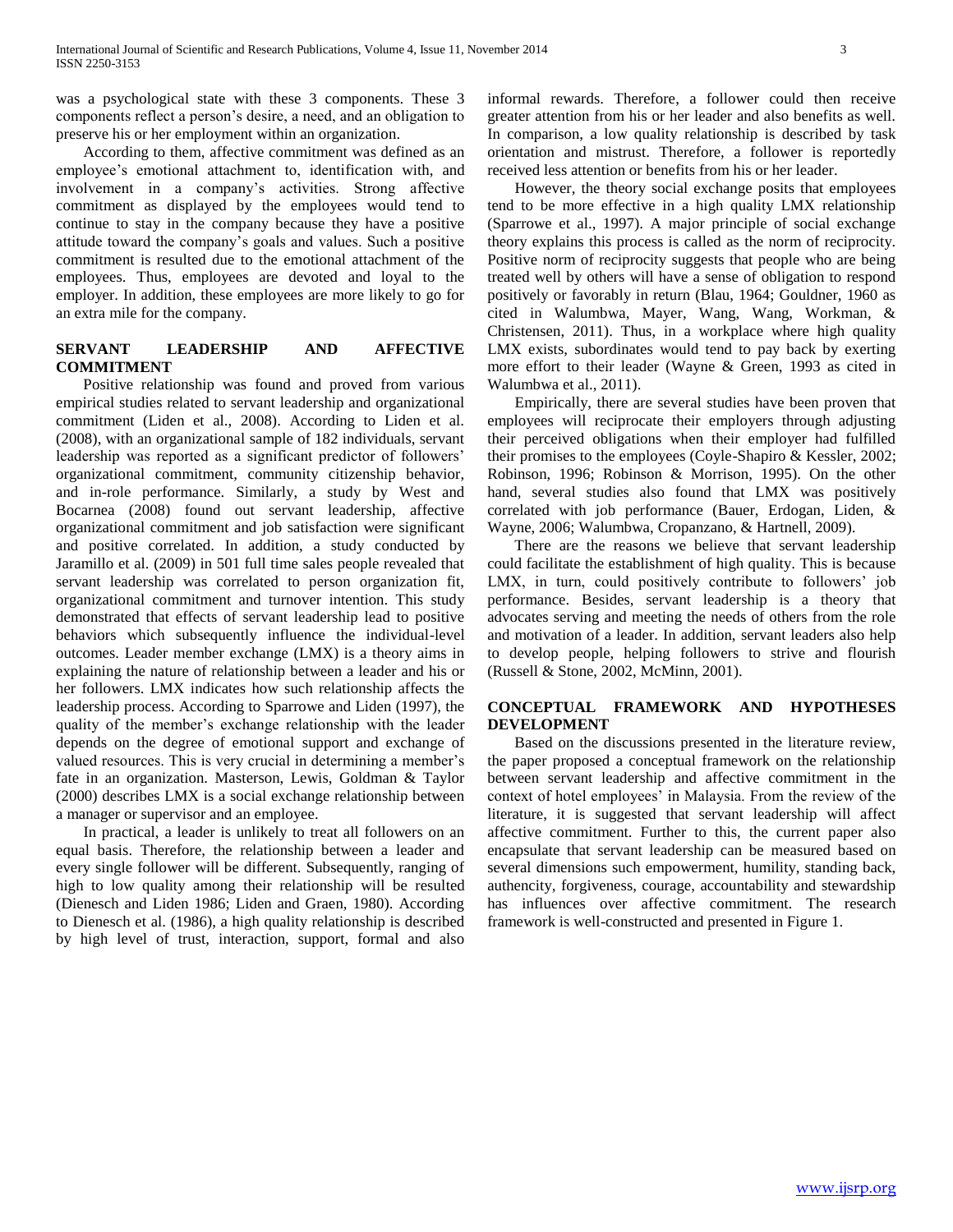

 On the basis of the literature arguments above, we believe that when leaders demonstrate the servant behavior or characteristics, they could influence their followers' affective commitment. Accordingly, researchers propose that:

 **Hyphothesis 1**: There is a significant relationship between servant leadership and affective commitment.

## V. RESEARCH METHODOLOGY

## **MEASUREMENT:**

 Servant leadership was assessed using a 34-item scale developed by Van Dierendonck, D., & Nuijten, (2010) and Barbuto, J.E., & Wheeler, D.W. (2002). This scale measures several characteristics of servant leaderships which is empowerment, humility, standing back, authencity, forgiveness, courage, accountability and stewardship with a ratings scale of five-point likert scale (1=Strongly Disagree to 5=Strongly Agree). A eight-item scale was used to measure affective commitment, which was adapted from Meyer and Allen (1997). Hence, the eight items were anchored by a five-point likert sclae with one representing strongly disagree and five representing strongly agree.

# **DATA COLLECTION**

 Data were collected from a convenience sample of 400 employees working at hotels in Perak, Malaysia. A web-based questionnaire survey was used because this medium assured the respondents of their anonymity and confidentiality of responses when providing information. All responses were saved directly in a database when respondents clicked the submit button. By responding to the survey link, the respondents indicated their agreement to participate in the survey.

## **STATISTICAL ANALYSIS**

 Data were analyzed by using Statistical Analysis System (SAS) version 5.1. The data analysis section consists of four subsections. The first section was descriptive analysis which includes the frequency and percentage of sample characteristics. Secondly, reliability test was conducted by using the Cronbach's Alpha's coefficient to evaluate the internal consistency realibility of the items within the constructs. Apart from this, the Pearson correlation coefficients were used to examine the relationships between servant leadership and affective commitment. Lastly, the multiple regression analysis was

employed to examine impacts of one or more independent variables to one dependent variables.

# **DATA ANALYSIS**

# **FREQUENCY AND DESCRIPTIVE DATA**

 Out of 400 respondents, total of 267 (66.75%) were female respondents and the majority of respondents have less thab 2 years working experience (n=124, 46.5%). Besides to this, the largest number of respondents was Malays ethnicity (n=150, 37.5%). This was followed by Malay Chinese ethnicity (n=127, 31.75%) and Indian etnicity (n=46, 11.5%). The educational qualifications of participants were varied: Advanced Diploma  $(21.75\%)$ , Diploma  $(45\%)$ , Bachelor Degree  $(32.75\%)$  and Master Degree (0.5%). The distribution percentage of the respondents according to age group were 58.75% of the respondents were less than 30 years old, 10% were 41-50, 15.75% were 31-40 years old and 7.25% were more than 50 years old.

#### **RELIABILITY TEST**

 Table 1 depicts the reliability levels of servant leadership and affective commitment. According to the result, it showed the Cronbach's alpha value of each variable are more than 0.60. Affective commitment (dependent variable) which constructed with 8 items shows the coefficient alpha at 0.751. In contrast, all the eight independent variables also show the good situation in the level of internal consistency respectively. Sekaran (2003) stated that a scale alpha value greater than 0.7 is considered good reliable. In conclusion, the general reliability of all variables in the study is acceptable due to all variables have more than 0.60 Cronbach's coefficient alpha.

| Table 2: Reliability Test Value for Independent and |
|-----------------------------------------------------|
| <b>Dependent Variables</b>                          |

| Variables             |                         | <b>Items</b> | Number of   Cronbach's<br>Alpha |
|-----------------------|-------------------------|--------------|---------------------------------|
| Dependent<br>Variable | Affective<br>Commitment | 8            | 0.751106                        |
|                       | Empowerment             |              | 0.723107                        |
|                       | Standing back           | 3            | 0.652541                        |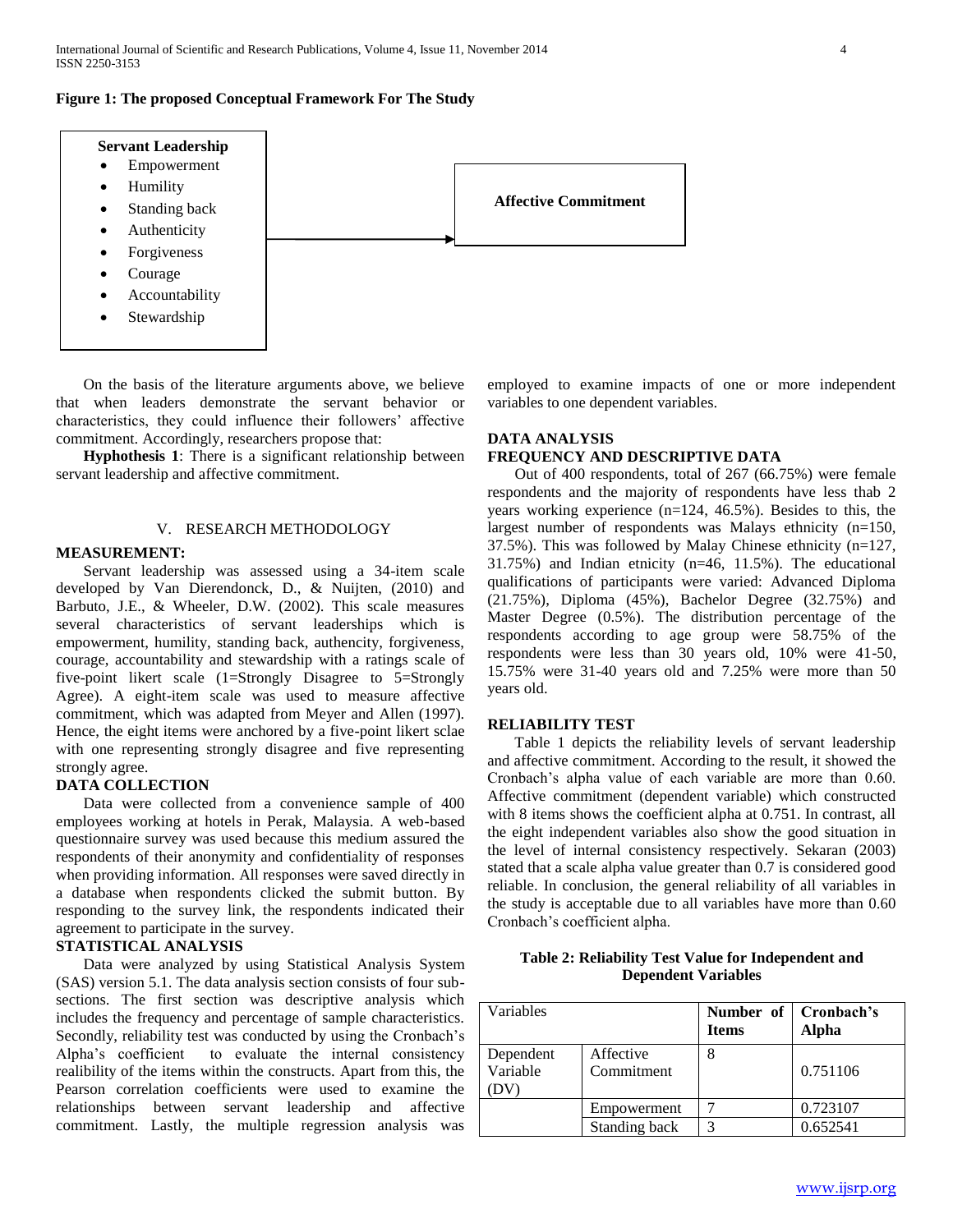| Independent   | Accountability | 0.665029 |
|---------------|----------------|----------|
| Variable (IV) | Forgiveness    | 0.748987 |
|               | Courage        | 0.768603 |
|               | Authenticity   | 0.801630 |
|               | Humility       | 0.792837 |
|               | Stewardship    | 0.733066 |

# **INFERENTIAL ANALYSIS PEARSON CORRELATION COEFFICIENT:**

 The table 3 has indicated that the servant leadership (SL) is significantly related with affective commitment (AC). The significant values for all variables indacated less thab p-value 0.05. Result shows that there is moderate positive correlation between empowerment ( $r = 0.511$ ), stewardship ( $r = 0.527$ ), accountablity ( $r = 0.530$ ), standing back ( $r = 0.465$ ), courage ( $r =$ 0.656) and authencity (0.437) with AC. However, there is a small but definite relationship between humility  $(r = 0.213)$  and forgiveness ( $r = 0.305$ ) with AC. Thus, all hyphotheses were fully supported. The increase of SL will subsequently enhance affective commitment among employees.

## **Table 3 : Correlation between Factors Scores of Servant Leadership and Affective Commitment**

|           |             | Empowerment | Humilit | Stewardshi | Accountabi | Forgiven | Standi | Courage | Authencity |
|-----------|-------------|-------------|---------|------------|------------|----------|--------|---------|------------|
|           |             |             |         | D          | lity       | ess      | ng     |         |            |
|           |             |             |         |            |            |          | Back   |         |            |
|           | Pearson     | 0.511       | 0.213   | 0.527      | 0.530      | 0.305    | 0.465  | 0.656   | 0.437      |
| Affective | Correlation |             |         |            |            |          |        |         |            |
| Commitm   | $Sig(2 -$   | 0.0001      | 0.0001  | 0.0001     | 0.0001     | 0.0001   | 0.0001 | 0.0001  | 0.0001     |
| ent       | tailed)     |             |         |            |            |          |        |         |            |
|           | N           | 400         | 400     | 400        | 400        | 400      | 400    | 400     | 400        |

# **MULTIPLE LINEAR REGRESSION ANALYSIS**

**Table 4 : Analysis of Variance**

| <b>Analysis of Variance</b> |     |                          |                       |         |          |  |
|-----------------------------|-----|--------------------------|-----------------------|---------|----------|--|
| <b>Source</b>               | DF  | Sum of<br><b>Squares</b> | Mean<br><b>Square</b> | F Value | Pr > F   |  |
| Model                       |     | 42.69184                 | 5.33648               | 62.76   | < 0.0001 |  |
| Error                       | 391 | 33.24425                 | 0.08502               |         |          |  |
| <b>Corrected Total</b>      | 399 | 75.93609                 |                       |         |          |  |

 According the result of Table 4, p-value (< 0.0001) is less than alpha value 0.01. The F-statistic is significant. The model for this study is a good descriptor of the relation between the dependent and predictor variables. Thus, the independent variables (empowerment, humility, stewardship, accountability, forgiveness, standing back, courage, and authenticity) are significant explain that variance in affective commitment. The alternate hypothesis is supported by the data.

## **Table 5 : Model of Summary of R Square**

| <b>Root MSE</b>              |         | $0.29159$ R-Square          | 0.5622 |
|------------------------------|---------|-----------------------------|--------|
| Dependent Mean               |         | 3.90438   Adjusted R-square | 0.5533 |
| <b>Coefficient Variables</b> | 7.46824 |                             |        |

 Bases on Table 5, R square shows the percentage of the independent variables to illuminate dependent variable's variations. Independent variables (empowerment, humility, stewardship, accountability, forgiveness, standing back, courage, and authenticity) can explain 56.22% of the variations in dependent variable (affective commitment) in this study. Nevertheless, 43.78% (100% - 56.22%) is left over which is

unexplained in this research which means other important additional variables in explaining affective commitment that have not been considered in this research.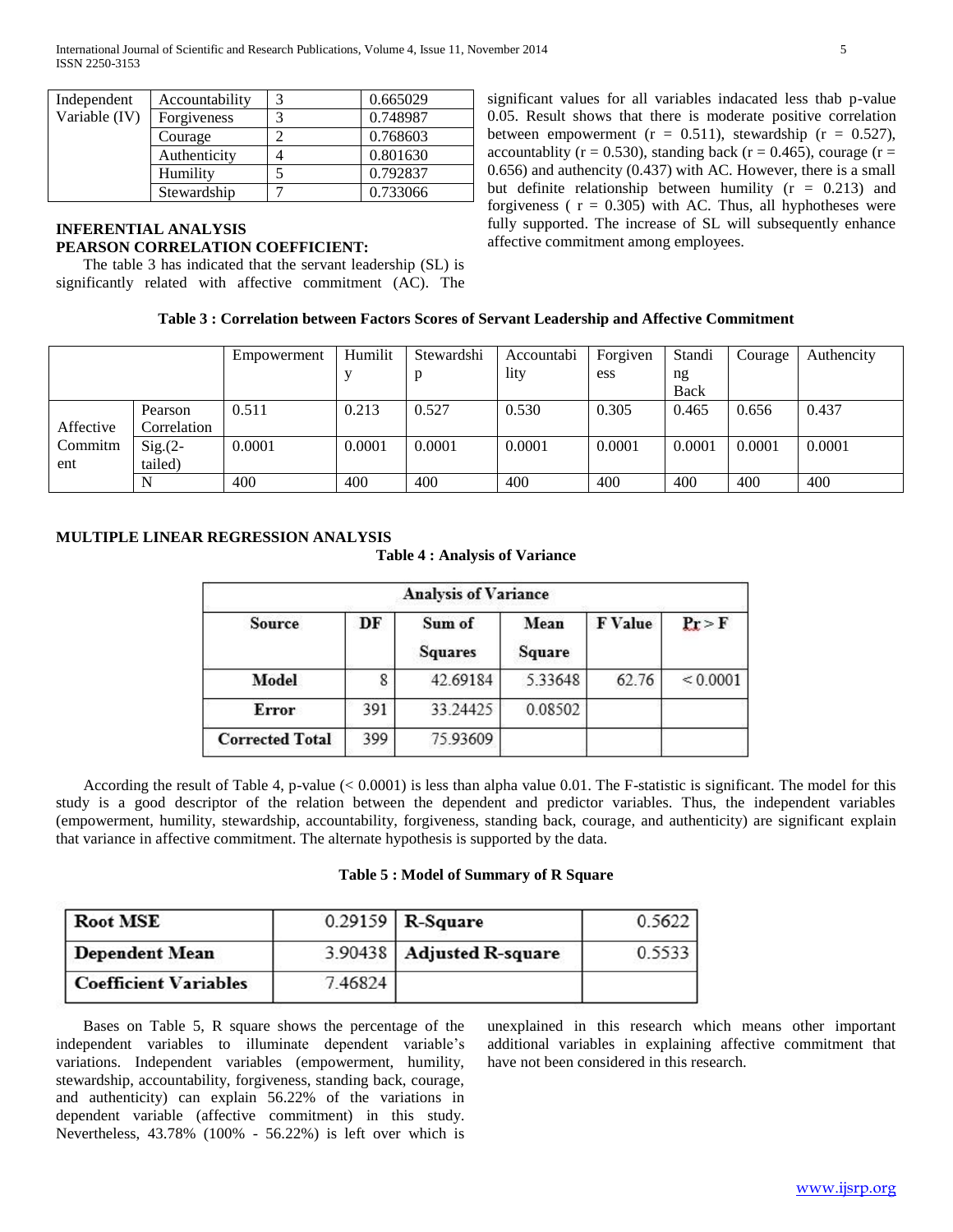#### VI. DISCUSSION

 The result of the current study has indicated that servant leadership influence affective commitment among the hotel employees. Thus, hypothesis 1 is supported in this study. The above hypothesis 1 is proved and supported by previous researchers and studies such as Van Dierendonck and Nuijten (2011) and Bobbio, Van Dierendonck, & Manganelli (2012). In their studies, similar 8 dimensions of servant leadership were used. According to Van Dierendonck et al., (2011), the 8 dimensions to organizational commitment, performance, and leadership clarity studies relating to their evidence for criterionrelated validity came. According to their study, the general verifying factor analyses across different samples support the predicted 8-factor structure and inter-connectedness of the dimensions. Meanwhile, a study conducted by Bobbio et al., (2012) in Italy context, servant leadership is significantly and positively correlated to leadership integrity, organizational commitment and organizational citizenship behavior while it is negatively correlated to cynicisms

#### **IMPLICATIONS:**

 The importance of servant leadership on organizations' performance in Malaysia cannot be over-emphasized. In particular, the efficacy of these organization might be difficult to achieve without the correct leadership style. Thus, this study was an attempt to explore the perspective often neglected in research setting but yet investigating an important aspect of leadership styles – servant leadership. Therefore, the findings of this empirical study are expected to provide fruitful implications to both practitioners and academicians. On the practitioners' side, important influential role of servant leadership towards employees' commitment is highlighted. It is important to know the ways to increase the employee commitment and now it is increasingly gaining importance among the practitioners and consultants in the region of the world. They may benefit from the feedback of this study and could implement relevant strategies for particular industry's commitment plans to assure their competitiveness.

 Second, the findings of this study also provide some support to leader-member exchange theory (LMX) and social exchange theory. The present study found that the impact of servant leadership leads towards positive behavior. In addition, this study adds to th body of knowledge by systematically explore the effect of servant leadership on employees' commitment in organization. In particular, the current study findings provide tentative support to the proposition that servant leadership should be recognized as significant antecedent to foster commitment among employees.

# VII. LIMITATION AND SUGGESTIONS

 The present study has several limitations. First, the nonprobability sampling technique was used in this study to distribute the survey questionnaire to respondents. Although this sampling technique is suitable for gathering responses on important issue such leadership styles, it limits the ability to generalize the study findings. Therefore, future research is encouraged to use probability sampling technique, especially

when population comes from a same organization, to increase generalizability of the findings.

 Second, The result of R square in this research indicated that independent variables (empowerment, humility, stewardship, accountability, forgiveness, standing back, courage, and authenticity) can only explain 56.22% of the variations in dependent variable (affective commitment). Therefore, there is still lacking of 43.78% (100% - 56.22%) which has not been explained and explored in this research. Hence, future studies can also extend the current study conceptual framework by studying the effects of a larger set of variables. Above and beyond, this will immeasurably contribute new knowledge to the existing body of servant leadership literature on certain organizations in developing countries which happen to be overlooked in research contexts in academics.

#### **REFERENCES**

- [1] Bauer, T. N., Erdogan, B., Liden, R. C., & Wayne, S. J. (2006). A longitudinal study of the moderating role of extraversion: Leader–member exchange, performance, and turnover during new executive development. Journal of Applied Psychology, 91, 298–310.
- [2] Bennett, H., & Durkin, M. (2000). The effects of organisational change on employee psychological attachment An exploratory study. Journal of Managerial Psychology, 15(2), 126-146.
- [3] Blau, P. M. (1964). Exchange and power in social life. Transaction Publishers.
- [4] Bobbio, A., Van Dierendonck, D., & Manganelli, A. M. (2012). Servant leadership in Italy and its relation to organizational variables. Leadership, 8(3), 229-243.
- [5] Coyle-Shapiro, J.A-M., & Kessler, I. (2002). Reciprocity through the lens of the psychological contract: Employee and Employer perspectives. European Journal of Work and Organizational Psychology, 11: 1-18.
- [6] Dienesch, R. M., & Liden, R. C. (1986). Leader–member exchange model of leadership: A critique and further development. Academy of Management Review, 11, 618–634.
- [7] Drury, S. (2004). Employee perceptions of servant leadership: Comparisons by level and with job satisfaction and organizational commitment (Doctoral dissertation, Regent University).
- [8] Franke, G. R., & Jeong, E. P. (2006). Salesperson Adaptive Selling Behavior and Customer Orientation: A Meta-Analysis. Journal of Marketing Research, 43, 693-702.
- [9] Graham, J. W. (1991). Servant leadership in organizations: inspirational and moral. Leadership Quarterly, 2, 105-119.
- [10] Gouldner, A. W. (1960). The norm of reciprocity: A preliminary statement. American Sociological Review, 25, 161–178.
- [11] Greenleaf, R. K. (1997). The servant as leader, in Vecchio, R.P. (Ed.), Understanding the Dynamics of Power and Influence in Organizations, University of Notre Dame Press, Notre Dame, IN, 429-38.
- [12] Harrison, D., Newman, D., & Roth, P. (2006). How important are job attitudes? Meta analytic comparisons of integrative behavioral outcomes and time sequences, Academy of Management Journal, 49, 305-325.
- [13] Hill, V. A. (2008). Employee satisfaction and organizational commitment: A mixed methods of investigation of the effects of servant leadership. (Doctoral dissertation, Capella University).
- [14] Hoveida, R., Salari, S. & Asemi, A. (2011). A study on the relationship among servant leadership (SL) and the organizational commitment (OC): A case study. Interdisciplinary Journal of Contemporary Research in Business, 3(3), 499-509.
- [15] Jaramillo, F., Grisaffe, D. B., Chonko, L. B., & Roberts, J. A. (2009). Examining the impact of servant leadership on salesperson's turnover intention. Journal of Personal Selling & Sales Management, 29(4), 351– 365.
- [16] Lee, H. Y., & Ahmad, K. Z. (2009). The moderating effects of organizational culture on the relationships between leadership behavior and organizational commitment and between organizational commitment and